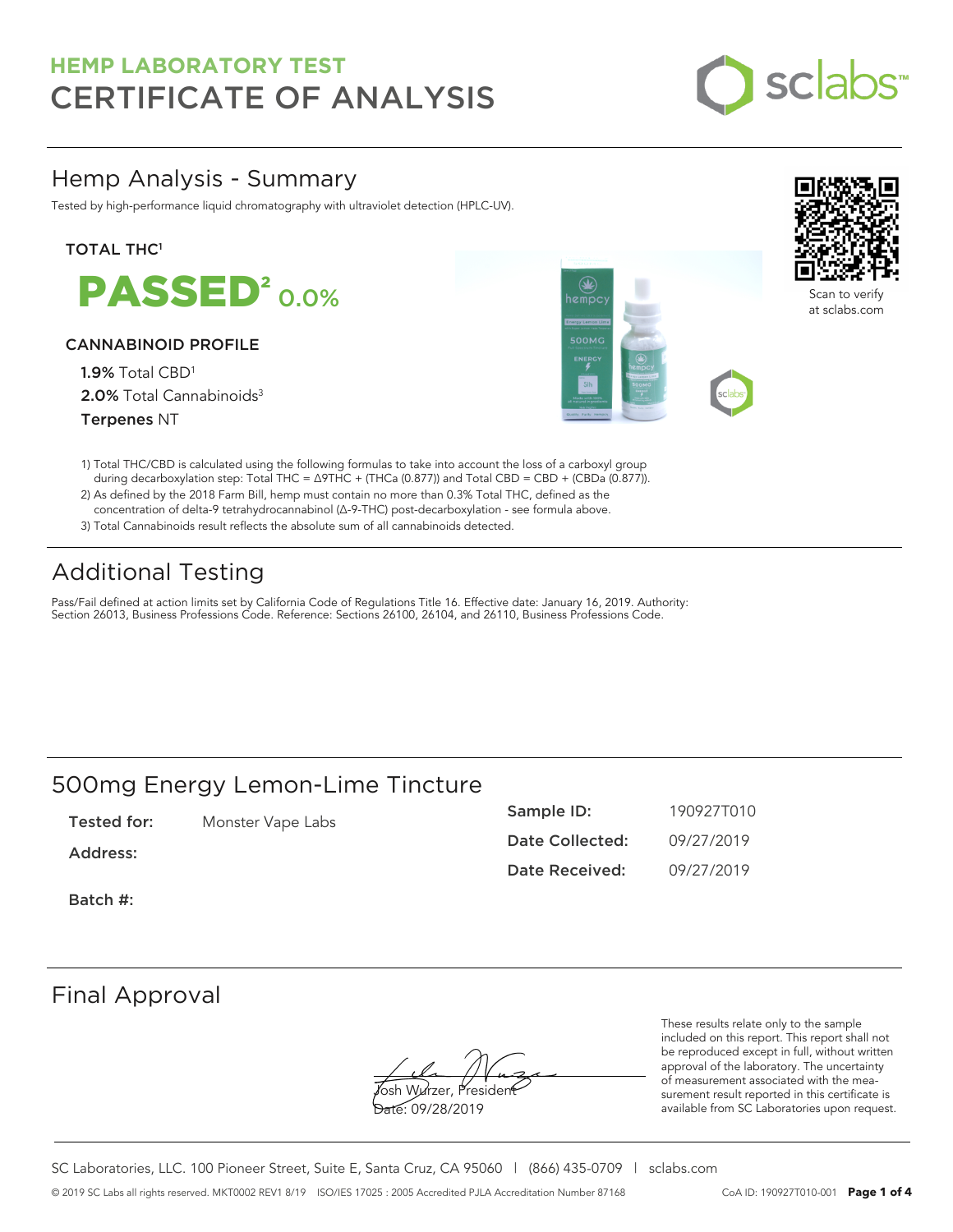

| Density:         | $0.9274$ g/mL                    |
|------------------|----------------------------------|
| Serving Mass:    |                                  |
| Unit Volume:     | 30 Milliliters per Unit          |
| Sample Count:    |                                  |
| Batch Count:     |                                  |
| Sample Type:     | Tincture, Other                  |
| Sample Metrc ID: |                                  |
| Batch #:         |                                  |
| LIMS Sample ID:  | 190927T010                       |
| Sample Name:     | 500mg Energy Lemon-Lime Tincture |

#### **Moisture Test Results**

|          | Res |
|----------|-----|
| Moisture |     |

**Results (%)**

| <b>Cannabinoid Test Results</b>                                                              |                |             | 09/28/2019                        |
|----------------------------------------------------------------------------------------------|----------------|-------------|-----------------------------------|
| Cannabinoid analysis utilizing High Performance Liquid Chromatography<br>(HPLC, QSP 5-4-4-4) |                |             |                                   |
| $\Delta$ 9THC                                                                                | mq/mL<br>0.641 | %<br>0.0691 | LOD / LOQ mg/mL<br>0.0009 / 0.003 |

| $\triangle$ 9THC                         | 0.641           | 0.0691    | 0.0009 / 0.003  |
|------------------------------------------|-----------------|-----------|-----------------|
| $\triangle$ 8THC                         | <b>ND</b>       | <b>ND</b> | 0.0009 / 0.003  |
| <b>THCa</b>                              | <b>ND</b>       | ND.       | 0.0009 / 0.003  |
| <b>THCV</b>                              | ND              | ND.       | 0.0004 / 0.001  |
| <b>THCVa</b>                             | <b>ND</b>       | ND.       | 0.0013 / 0.004  |
| CBD                                      | 17.881          | 1.9281    | 0.0009 / 0.003  |
| <b>CBDa</b>                              | <b>ND</b>       | ND        | 0.0009 / 0.003  |
| <b>CBDV</b>                              | 0.065           | 0.0070    | 0.0004 / 0.001  |
| <b>CBDVa</b>                             | <b>ND</b>       | ND.       | 0.0003 / 0.001  |
| <b>CBG</b>                               | 0.152           | 0.0164    | 0.001 / 0.003   |
| CBGa                                     | <b>ND</b>       | ND        | 0.0008 / 0.002  |
| <b>CBL</b>                               | <b>ND</b>       | ND.       | 0.0021 / 0.006  |
| <b>CBN</b>                               | <b>ND</b>       | ND        | 0.0009 / 0.003  |
| <b>CBC</b>                               | 0.264           | 0.0285    | 0.0011 / 0.003  |
| <b>CBCa</b>                              | <b>ND</b>       | ND        | 0.0015 / 0.005  |
| <b>Sum of Cannabinoids:</b>              | 19.003          | 2.0491    | 570.090 mg/Unit |
| Total THC ( $\triangle$ 9THC+0.877*THCa) | 0.641           | 0.0691    | 19.230 mg/Unit  |
| Total CBD (CBD+0.877*CBDa)               | 17.881          | 1.9281    | 536.430 mg/Unit |
|                                          | Action Limit mg |           |                 |

Δ9THC per Unit Δ9THC per Serving

19.230 mg/Unit

### **Batch Photo**



SC Laboratories, LLC 100 Pioneer Street, Suite E Santa Cruz, CA 95060 (866) 435-0709 | sclabs.com

| Date Collected:                       | 09/27/2019        |
|---------------------------------------|-------------------|
| Date Received:                        | 09/27/2019        |
| Tested for:                           | Monster Vape Labs |
| License #:                            |                   |
| Address:                              |                   |
| Produced by:                          |                   |
| License #:                            |                   |
| Address:                              |                   |
| <b>Overall result for batch: Pass</b> |                   |

#### **Water Activity Test Results**

| <b>Water Activity</b> | <b>Results (Aw)</b><br><b>NT</b><br><b>Contract Contract Contract</b> | <b>Action Limit Aw</b> |
|-----------------------|-----------------------------------------------------------------------|------------------------|
|                       |                                                                       |                        |

### **Terpene Test Results**

| Terpene analysis utilizing Gas Chromatography - Flame Ionization |            |   |                |  |
|------------------------------------------------------------------|------------|---|----------------|--|
| Detection (GC - FID)                                             |            | % |                |  |
| 2 Bisabolol                                                      | mg/g<br>NT |   | LOD / LOQ mg/g |  |
| 2 Pinene                                                         | NT         |   |                |  |
| 3 Carene                                                         | NT         |   |                |  |
| Borneol                                                          | NT         |   |                |  |
| <b>Z</b> Caryophyllene                                           | NT         |   |                |  |
| Geraniol                                                         | NT         |   |                |  |
| 2 Humulene                                                       | NT         |   |                |  |
| Terpinolene                                                      | NT         |   |                |  |
| Valencene                                                        | NT         |   |                |  |
| Menthol                                                          | NT         |   |                |  |
| Nerolidol                                                        | NT         |   |                |  |
| Camphene                                                         | NT         |   |                |  |
| Eucalyptol                                                       | NT         |   |                |  |
| 2 Cedrene                                                        | NT         |   |                |  |
|                                                                  | NT         |   |                |  |
| Camphor                                                          | NT         |   |                |  |
| (-)-Isopulegol                                                   | NT         |   |                |  |
| Sabinene                                                         | NT.        |   |                |  |
| <sup>2</sup> Terpinene                                           | NT         |   |                |  |
| <b>27</b> Terpinene                                              |            |   |                |  |
| Linalool<br>Limonene                                             | NT<br>NT   |   |                |  |
|                                                                  | NT         |   |                |  |
| Myrcene                                                          |            |   |                |  |
| Fenchol                                                          | NT         |   |                |  |
| 2 Phellandrene                                                   | NT         |   |                |  |
| Caryophyllene Oxide                                              | NT<br>NT   |   |                |  |
| Terpineol                                                        | NT         |   |                |  |
| 2 Pinene                                                         | NT         |   |                |  |
| R-(+)-Pulegone                                                   |            |   |                |  |
| <b>Geranyl Acetate</b>                                           | NT         |   |                |  |
| Citronellol                                                      | NT         |   |                |  |
| p-Cymene                                                         | NT         |   |                |  |
| Ocimene                                                          | NT         |   |                |  |
| Guaiol                                                           | NT         |   |                |  |
| Phytol                                                           | NT         |   |                |  |
| Isoborneol                                                       | NT         |   |                |  |
| <b>Contact The</b>                                               |            |   |                |  |

**Total Terpene Concentration:**

#### Sample Certification

California Code of Regulations Title 16 Effect Date January 16, 2019<br>Authority: Section 26013, Business and Professions Code.<br>Reference: Sections 26100, 26104 and 26110, Business and Professions Code.



Josh Wurzer, President Date: 09/28/2019

© 2019 SC Labs all rights reserved. MKT0002 REV1 8/19 ISO/IES 17025 : 2005 Accredited PJLA Accreditation Number 87168 CoA ID: 190927T010-001 **Page 2 of 4**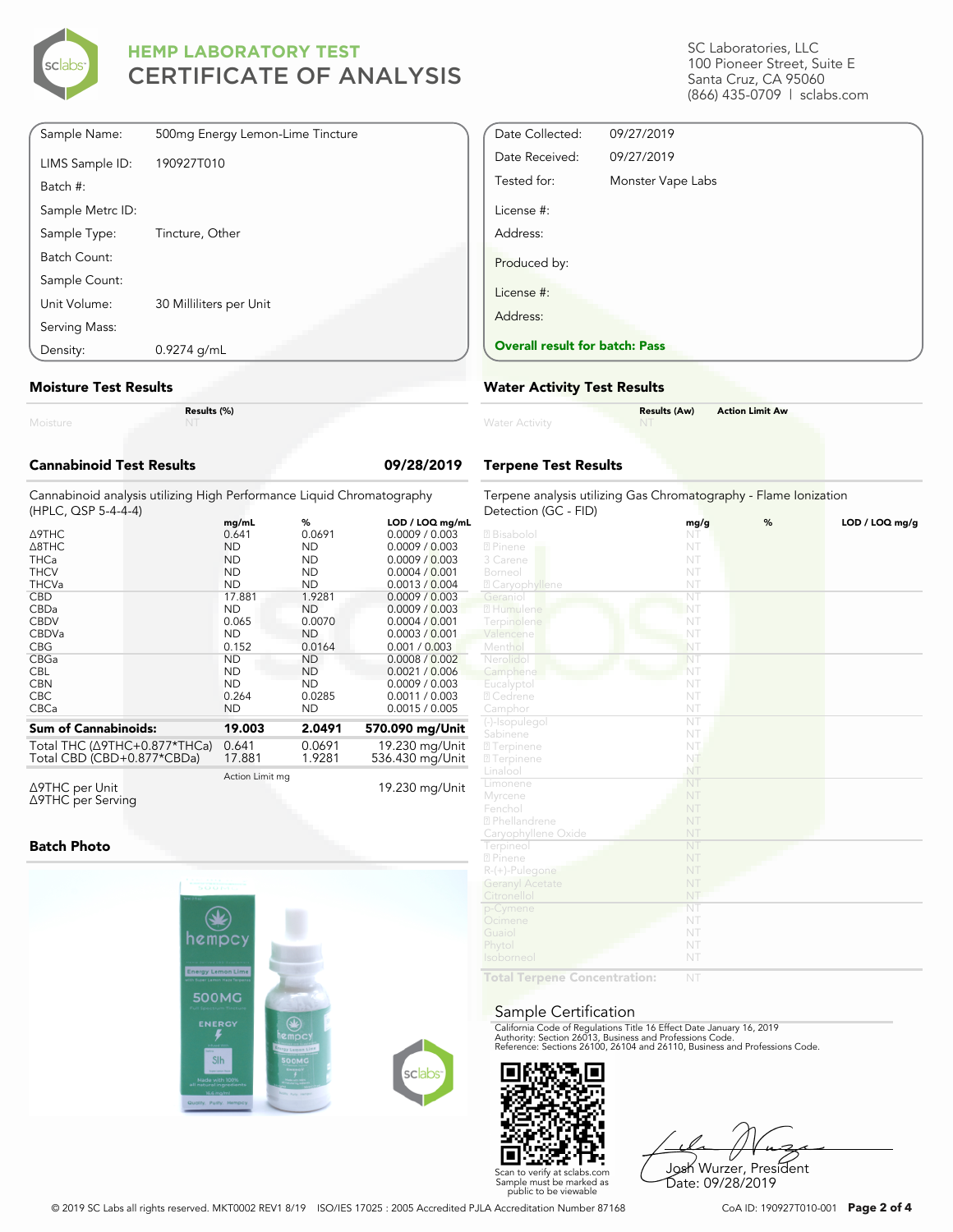

| Sample Name:     | 500mg Energy Lemon-Lime Tincture |
|------------------|----------------------------------|
| LIMS Sample ID:  | 190927T010                       |
| Batch #:         |                                  |
| Sample Metrc ID: |                                  |
| Sample Type:     | Tincture, Other                  |
| Batch Count:     |                                  |
| Sample Count:    |                                  |
| Unit Volume:     | 30 Milliliters per Unit          |
| Serving Mass:    |                                  |
| Density:         | $0.9274$ g/mL                    |

### **Pesticide Test Results**

#### Pesticide, Fungicide and plant growth regulator analysis utilizing HPLC-Mass Spectrometry and GC-Mass Spectrometry

|                         | Results (µg/g) | Action Limit µg/g | $LOD / LOQ \mu g/g$ |
|-------------------------|----------------|-------------------|---------------------|
| Abamectin               | NT             |                   |                     |
| Acephate                | NT             |                   |                     |
| Acequinocyl             | NT             |                   |                     |
| Acetamiprid             | NT             |                   |                     |
| Azoxystrobin            | NT             |                   |                     |
| Bifenazate              | NT             |                   |                     |
| Bifenthrin              | NT             |                   |                     |
| <b>Boscalid</b>         | NT             |                   |                     |
| Captan                  | NT             |                   |                     |
| Carbaryl                | NT             |                   |                     |
| Chlorantraniliprole     | NT             |                   |                     |
| Clofentezine            | NT             |                   |                     |
| Cyfluthrin              | NT             |                   |                     |
| Cypermethrin            | NT             |                   |                     |
| Diazinon                | NT             |                   |                     |
| Dimethomorph            | NT             |                   |                     |
| Etoxazole               | NT             |                   |                     |
| Fenhexamid              | NT             |                   |                     |
| Fenpyroximate           | NT             |                   |                     |
| Flonicamid              | NT             |                   |                     |
| Fludioxonil             | NT             |                   |                     |
| Hexythiazox             | NT             |                   |                     |
| Imidacloprid            | NT             |                   |                     |
| Kresoxim-methyl         | NT             |                   |                     |
| Malathion               | NT             |                   |                     |
| Metalaxyl               | NT             |                   |                     |
| Methomyl                | NT             |                   |                     |
| Myclobutanil            | NT             |                   |                     |
| Naled                   | NT             |                   |                     |
| Oxamyl                  | NT             |                   |                     |
| Pentachloronitrobenzene | NT             |                   |                     |
| Permethrin              | NT             |                   |                     |
| Phosmet                 | NT             |                   |                     |
| Piperonylbutoxide       | NT             |                   |                     |
| Prallethrin             | NT             |                   |                     |
| Propiconazole           | NT             |                   |                     |
| Pyrethrins              | NT             |                   |                     |
| Pyridaben               | NT             |                   |                     |
| Spinetoram              | NT             |                   |                     |
| Spinosad                | NT             |                   |                     |
| Spiromesifen            | NT             |                   |                     |
| Spirotetramat           | NT             |                   |                     |
| Tebuconazole            | NT             |                   |                     |
| Thiamethoxam            | NT             |                   |                     |

### **Mycotoxin Test Results**

| Mycotoxin analysis utilizing HPLC-Mass Spectrometry |                                    |                      |
|-----------------------------------------------------|------------------------------------|----------------------|
|                                                     | Results (µq/kq) Action Limit µq/kq | $LOD / LOQ \mu g/kg$ |
| Aflatoxin B1, B2, G1, G2                            |                                    |                      |
| Ochratoxin A                                        |                                    |                      |

SC Laboratories, LLC 100 Pioneer Street, Suite E Santa Cruz, CA 95060 (866) 435-0709 | sclabs.com

| License #:               |                   |  |
|--------------------------|-------------------|--|
| Address:<br>Produced by: |                   |  |
| License #:               |                   |  |
| Tested for:              | Monster Vape Labs |  |
| Date Received:           | 09/27/2019        |  |
| Date Collected:          | 09/27/2019        |  |

### **Pesticide Test Results**

| Pesticide, Fungicide and plant growth regulator analysis utilizing<br>HPLC-Mass Spectrometry and GC-Mass Spectrometry |                     |                   |                |
|-----------------------------------------------------------------------------------------------------------------------|---------------------|-------------------|----------------|
|                                                                                                                       | Results $(\mu g/g)$ | Action Limit µg/g | LOD / LOQ µg/g |
| Aldicarb                                                                                                              | NI                  |                   |                |
| Carbofuran                                                                                                            | NT                  |                   |                |
| Chlordane                                                                                                             | NT                  |                   |                |
| Chlorfenapyr                                                                                                          | NT                  |                   |                |
| Chlorpyrifos                                                                                                          | NT                  |                   |                |
| Coumaphos                                                                                                             | NT                  |                   |                |
| Daminozide                                                                                                            | NT                  |                   |                |
| <b>DDVP</b> (Dichlorvos)                                                                                              | NT                  |                   |                |
| Dimethoate                                                                                                            | NT                  |                   |                |
| Ethoprop(hos)                                                                                                         | NT                  |                   |                |
| Etofenprox                                                                                                            | NT                  |                   |                |
| Fenoxycarb                                                                                                            | NT                  |                   |                |
| Fipronil                                                                                                              | NT                  |                   |                |
| Imazalil                                                                                                              | NT                  |                   |                |
| Methiocarb                                                                                                            | NT                  |                   |                |
| Methyl parathion                                                                                                      | NT                  |                   |                |
| Mevinphos                                                                                                             | NT                  |                   |                |
| Paclobutrazol                                                                                                         | NT                  |                   |                |
| Propoxur                                                                                                              | NT                  |                   |                |
| Spiroxamine                                                                                                           | NT                  |                   |                |
| Thiacloprid                                                                                                           | NT                  |                   |                |

### **Heavy Metal Test Results**

Heavy metal analysis utilizing Inductively Coupled Plasma Mass Spectrometry (ICP-MS)

| $\sum_{i=1}^{n}$ | Results $(\mu q/q)$ | Action Limit µq/q | LOD / LOQ $\mu$ g/g |
|------------------|---------------------|-------------------|---------------------|
| Cadmium          | <b>NT</b>           |                   |                     |
| Lead             |                     |                   |                     |
| Arsenic          | NT                  |                   |                     |
| Mercury          | NT                  |                   |                     |

Sample Certification

California Code of Regulations Title 16 Effect Date January 16, 2019<br>Authority: Section 26013, Business and Professions Code.<br>Reference: Sections 26100, 26104 and 26110, Business and Professions Code.



Josh Wurzer, President Date: 09/28/2019

© 2019 SC Labs all rights reserved. MKT0002 REV1 8/19 ISO/IES 17025 : 2005 Accredited PJLA Accreditation Number 87168 CoA ID: 190927T010-001 **Page 3 of 4**